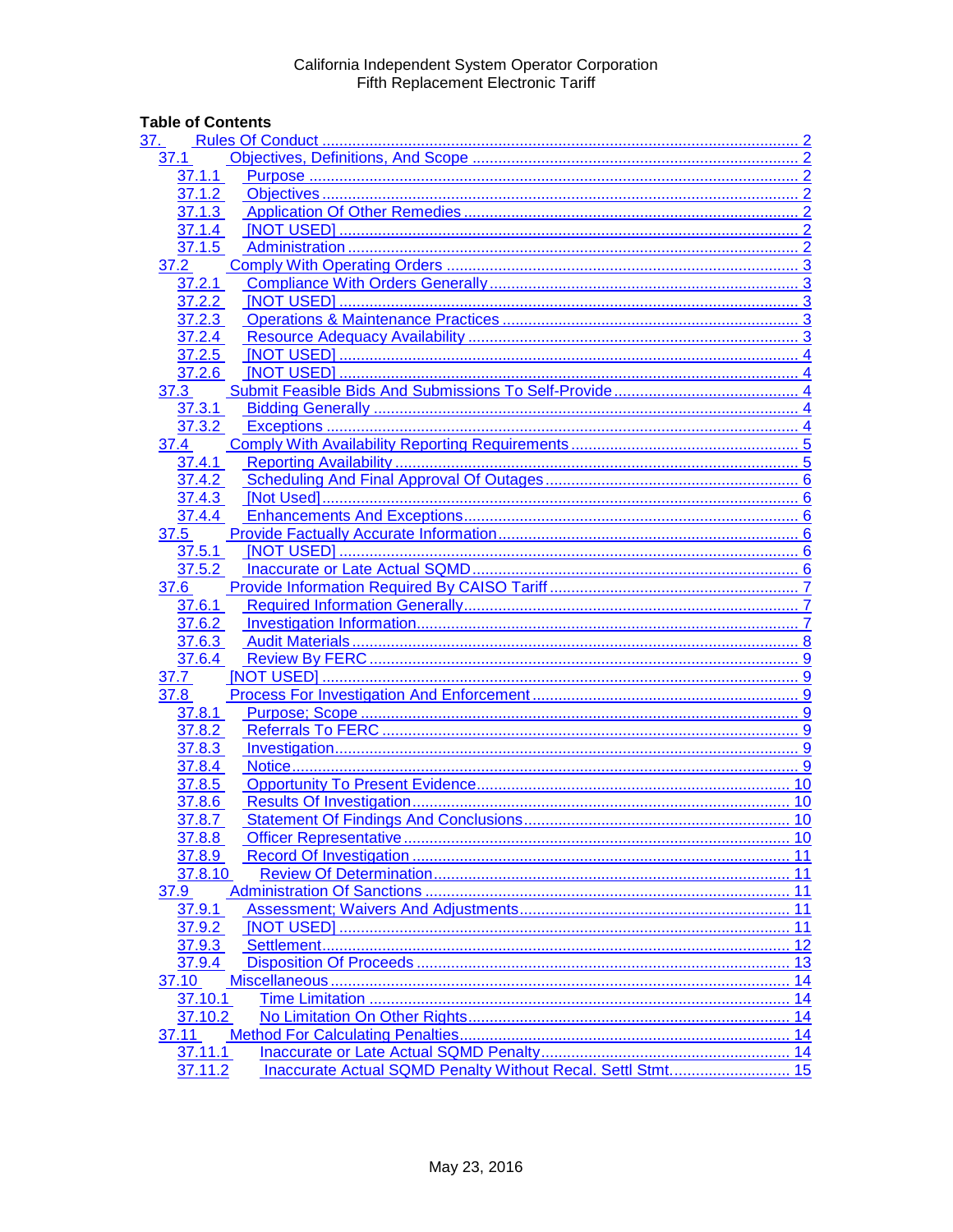## <span id="page-1-0"></span>**37. Rules Of Conduct**

## <span id="page-1-1"></span>**37.1 Objectives, Definitions, And Scope**

## <span id="page-1-2"></span>**37.1.1 Purpose**

Section 37 sets forth the guiding principles for participation in the markets administered by the CAISO. The specified Rules of Conduct are intended to provide fair notice to Market Participants of the conduct expected of them, to provide an environment in which all parties may participate on a fair and equal basis, to redress instances of gaming and other instances of anticompetitive behavior, and thereby to foster confidence of Market Participants, ratepayers and the general public in the proper functioning of the CAISO markets.

#### <span id="page-1-3"></span>**37.1.2 Objectives**

The objectives of this CAISO Tariff are to:

- (a) Provide clear Rules of Conduct specifying the behavior expected of Market Participants; and
- (b) For those Rules of Conduct involving objectively identifiable behavior, establish in advance the Sanctions for violation of the specified Rules of Conduct.

#### <span id="page-1-4"></span>**37.1.3 Application Of Other Remedies**

The activities and remedies authorized under this Section 37 are in addition to any other actions or relief that may be available to the CAISO elsewhere in the CAISO Tariff or under law, regulation or order. Nothing in this Section 37 limits or should be construed to limit the right of the CAISO to take action or seek relief otherwise available to it, and such action or relief may be pursued in addition to the action or relief specified in this Section 37.

#### <span id="page-1-5"></span>**37.1.4 [NOT USED]**

#### <span id="page-1-6"></span>**37.1.5 Administration**

The CAISO shall administer the following Rules of Conduct specified herein: Section 37.4.1, Section 37.4.2, Section 37.4.3, Section 37.5.2, Section 37.6.1, Section 37.6.2, and Section 37.6.3. FERC shall administer the following Rules of Conduct specified herein: Section 37.2.1, Section 37.2.3, Section 37.2.4, and Section 37.3.1.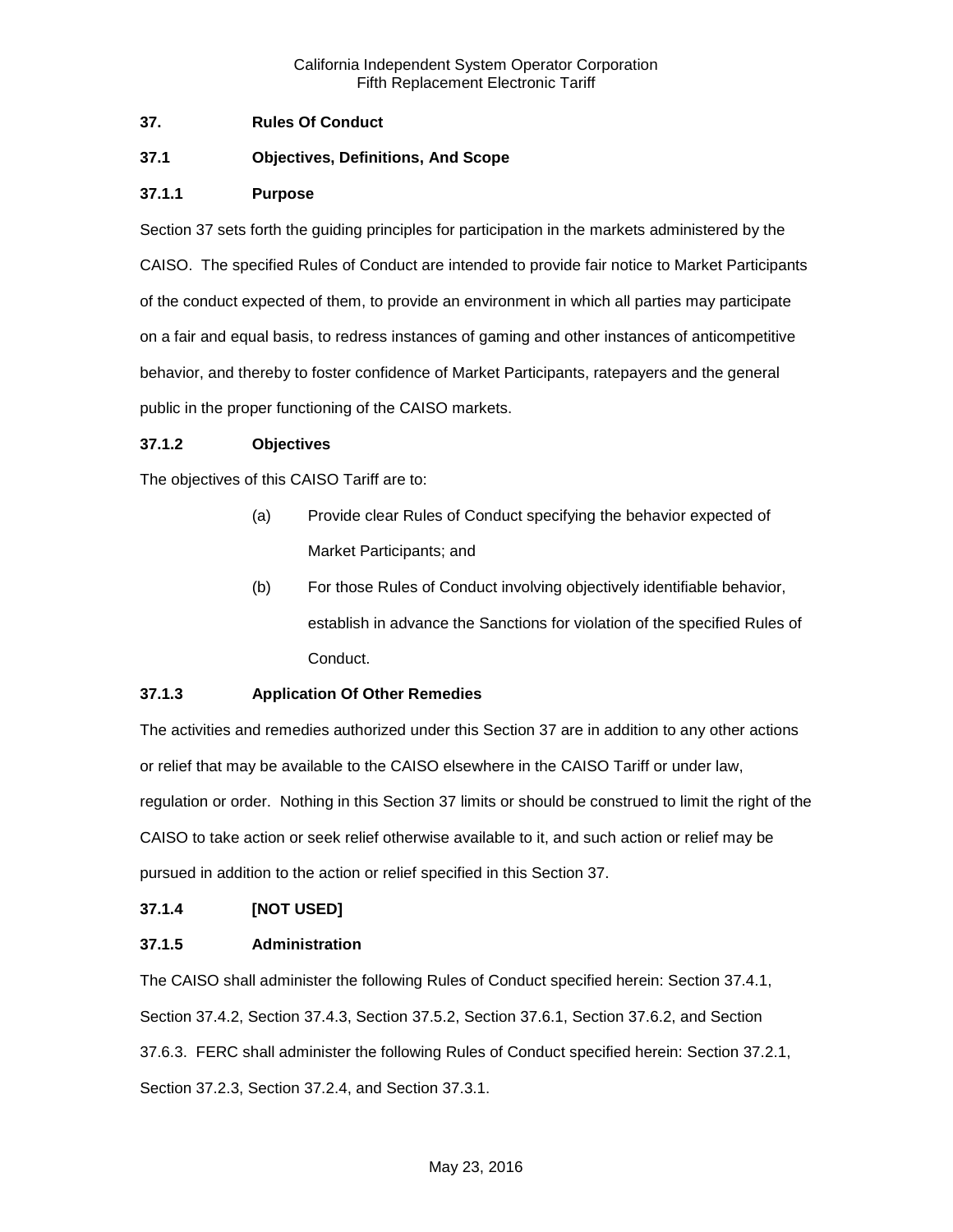## <span id="page-2-0"></span>**37.2 Comply With Operating Orders**

## <span id="page-2-1"></span>**37.2.1 Compliance With Orders Generally**

## **37.2.1.1 Expected Conduct**

Market Participants must comply with operating orders issued by the CAISO as authorized under the CAISO Tariff. For purposes of enforcement under this Section 37.2, an operating order shall be an order(s) from the CAISO directing a Market Participant to undertake, a single, clearly specified action (e.g., the operation of a specific device, or change in status of a particular Generating Unit) that is intended by the ISO to resolve a specific operating condition. Deviation from an ADS Dispatch Instruction shall not constitute a violation of this Section 37.2.1.1. A Market Participant's failure to obey an operating order containing multiple instructions to address a specific operating condition will result in a single violation of Section 37.2. If some limitation prevents the Market Participant from fulfilling the action requested by the CAISO then the Market Participant must promptly and directly communicate the nature of any such limitation to the

CAISO.

| 37.2.1.2 | [NOT USED] |
|----------|------------|
|----------|------------|

- <span id="page-2-2"></span>**37.2.2 [NOT USED]**
- **37.2.2.1 [NOT USED]**
- **37.2.2.2 [NOT USED]**
- <span id="page-2-3"></span>**37.2.3 Operations & Maintenance Practices**

#### **37.2.3.1 Expected Conduct**

Market Participants shall undertake such operating and maintenance practices as necessary to avoid contributing to a major Outage or prolonging response time to a major Outage. For the purposes of this Section 37.2.3.1, a major Outage is an Outage that affects at least ten (10) percent of the Load served by the Distribution System of a UDC or any Outage that results in major damage to the CAISO Controlled Grid or to the health and safety of personnel.

- **37.2.3.2 [NOT USED]**
- <span id="page-2-4"></span>**37.2.4 Resource Adequacy Availability**
- **37.2.4.1 Expected Conduct**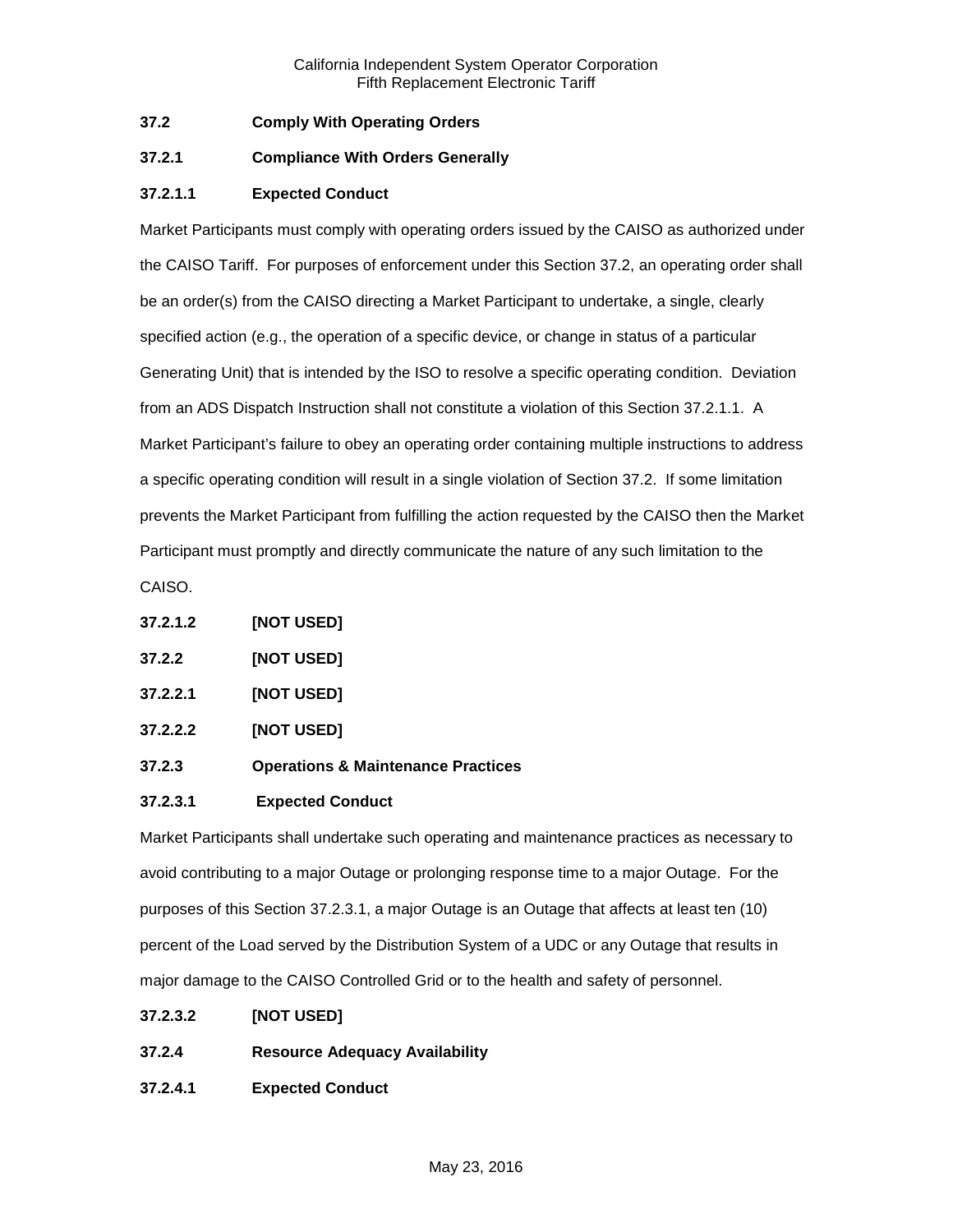Subject to Section 40, a Market Participant shall start a Generating Unit listed as a Resource Adequacy Resource and bring it on-line and/or available consistent with a DAM or RUC commitment or Real-Time Dispatch Instructions and once started up, shall not shut down a Generating Unit listed as a Resource Adequacy Resource in a manner that is inconsistent with a DAM or RUC commitment or Real-Time Dispatch Instructions, unless the CAISO releases the Generating Unit after the RUC process is completed, or a derate or Outage prevents the Generating Unit from being on-line and available.

**37.2.4.2 [NOT USED]**

<span id="page-3-0"></span>

| 37.2.5 | [NOT USED] |
|--------|------------|
|--------|------------|

<span id="page-3-1"></span>**37.2.6 [NOT USED]**

<span id="page-3-2"></span>**37.3 Submit Feasible Bids And Submissions To Self-Provide**

<span id="page-3-3"></span>**37.3.1 Bidding Generally**

## **37.3.1.1 Expected Conduct**

Market Participants must submit Bids for Energy, RUC Capacity and Ancillary Services and Submissions to Self-Provide an Ancillary Service from resources that are reasonably expected to be available and capable of performing at the levels specified in the Bid, and to remain available and capable of so performing based on all information that is known to the Market Participant or should have been known to the Market Participant at the time of submission. Intertie Schedules in the RTM for import or export Energy are not subject to the foregoing requirement, but failure to deliver on such Intertie Schedules in the RTM can be subject to referral by DMM under Section 11.1, Appendix P.

#### **37.3.1.2 [NOT USED]**

## <span id="page-3-4"></span>**37.3.2 Exceptions**

The submission of a Bid or of a Submission to Self-Provide Ancillary Services that causes, or that the CAISO expects to cause Congestion shall not, by itself, constitute a violation of Section 37.3.1.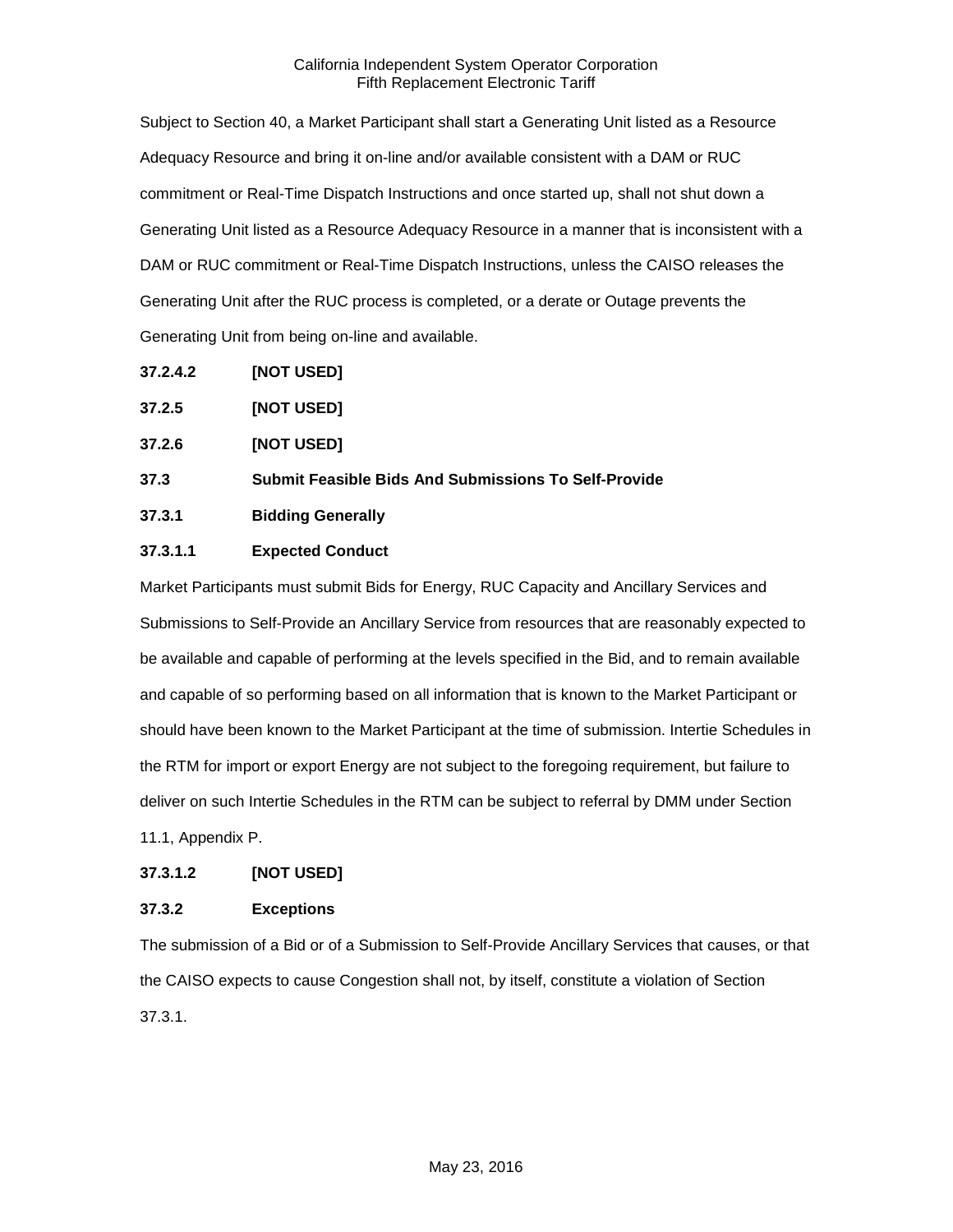## <span id="page-4-0"></span>**37.4 Comply With Availability Reporting Requirements**

## <span id="page-4-1"></span>**37.4.1 Reporting Availability**

## **37.4.1.1 Expected Conduct**

A Market Participant shall notify the CAISO Control Center of any Outage reportable pursuant to Section 9.3.10.3.1 of a Generating Unit subject to Section 4.6 within sixty (60) minutes after the Outage is discovered.

#### **37.4.1.2 Sanctions**

A "violation" for purposes of this Section shall mean each failure to notify the CAISO Control Center about an Outage of a Generating Unit within sixty (60) minutes after the Outage is discovered, as required by Section 37.4.1, except that (a) for each Generating Unit, the first such failure in a calendar month shall not constitute a violation, and (b) for each Generating Unit, multiple failures in the same calendar day shall constitute a single violation. The Sanctions for a violation of Section 37.4.1 shall be as follows:

- (a) for each Generating Unit that is the subject of a violation, the Sanction for the first violation in a calendar month shall be a warning letter;
- (b) for each Generating Unit that is the subject of a violation, the Sanction for the second and subsequent violations in a calendar month will be a financial penalty, as follows:
	- (i) if the Generating Unit has not been the subject of a financial penalty for a previous violation within twelve (12) months of the instant violation, the Sanction will be \$1,000;
	- (ii) if the Generating Unit has been the subject of one financial penalty for a previous violation within twelve (12) months of the instant violation, the Sanction will be \$2,000;
	- (iii) if the Generating Unit has been the subject of two or more financial penalties for previous violations within twelve (12) months of the instant violation, the Sanction will be \$5,000.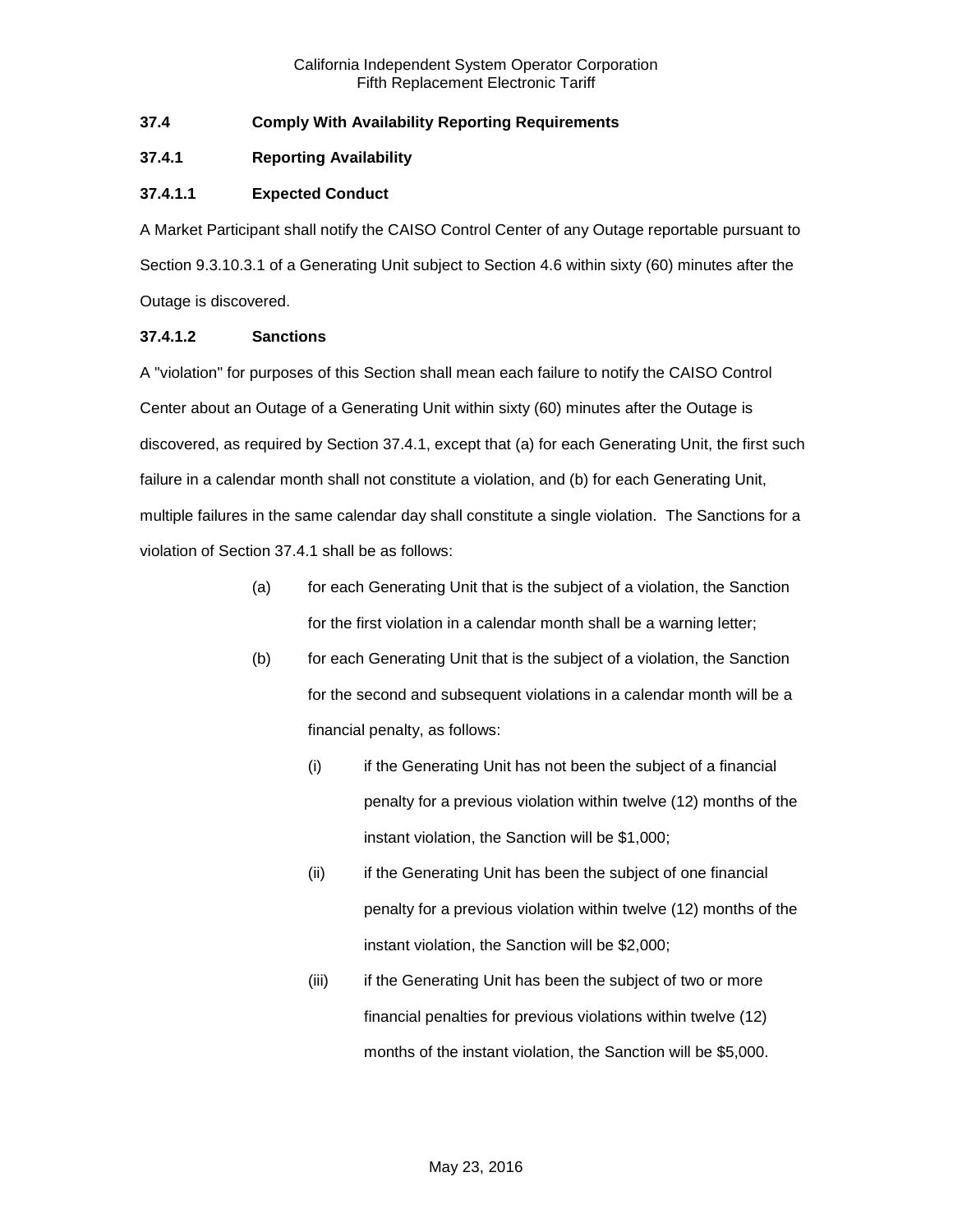## <span id="page-5-0"></span>**37.4.2 Scheduling And Final Approval Of Outages**

## **37.4.2.1 Expected Conduct**

A Market Participant shall not undertake an Outage except as approved by the CAISO Outage Coordination Office in accordance with Section 9.3.2, Section 9.3.9, and Section 9.3.6.6. A Market Participant shall not commence any Outage without obtaining final approval from the CAISO Control Center in accordance with Sections 9.3.9 and 9.3.10.

## **37.4.2.2 Sanctions7**

The Sanctions for a violation of Section 37.4.2 shall be as follows: for the first violation within a rolling twelve (12) month period, \$5,000; for subsequent violations within a rolling twelve (12) month period, \$10,000. A "violation" shall mean each Outage undertaken for which all required approvals were not obtained.

## <span id="page-5-1"></span>**37.4.3 [Not Used]**

## <span id="page-5-2"></span>**37.4.4 Enhancements And Exceptions**

Except as otherwise specifically provided, penalty amounts shall be tripled for any violation of Section 37.4.1 through Section 37.4.3 that occurs during a CAISO System Emergency. Violations of the above rules that result in circumstances in which an Uninstructed Deviation Penalty under Section 11.23 is assessed shall not be subject to Sanction under this Section.

37.4.

- <span id="page-5-3"></span>**37.5 Provide Factually Accurate Information**
- <span id="page-5-4"></span>**37.5.1 [NOT USED]**
- <span id="page-5-5"></span>**37.5.2 Inaccurate or Late Actual SQMD**

## **37.5.2.1 Expected Conduct**

Scheduling Coordinators representing Scheduling Coordinator Metered Entities shall provide complete and accurate Settlement Quality Meter Data for each Trading Hour and shall correct any errors in such data no later than forty-eight (48) Business Days after the Trading Day (T+48B). Failure either to submit complete and accurate Actual Settlement Quality Meter Data or to replace Estimated Settlement Quality Meter Data with complete and accurate Actual Settlement Quality Meter Data by T+48B is late Actual Settlement Quality Meter Data and shall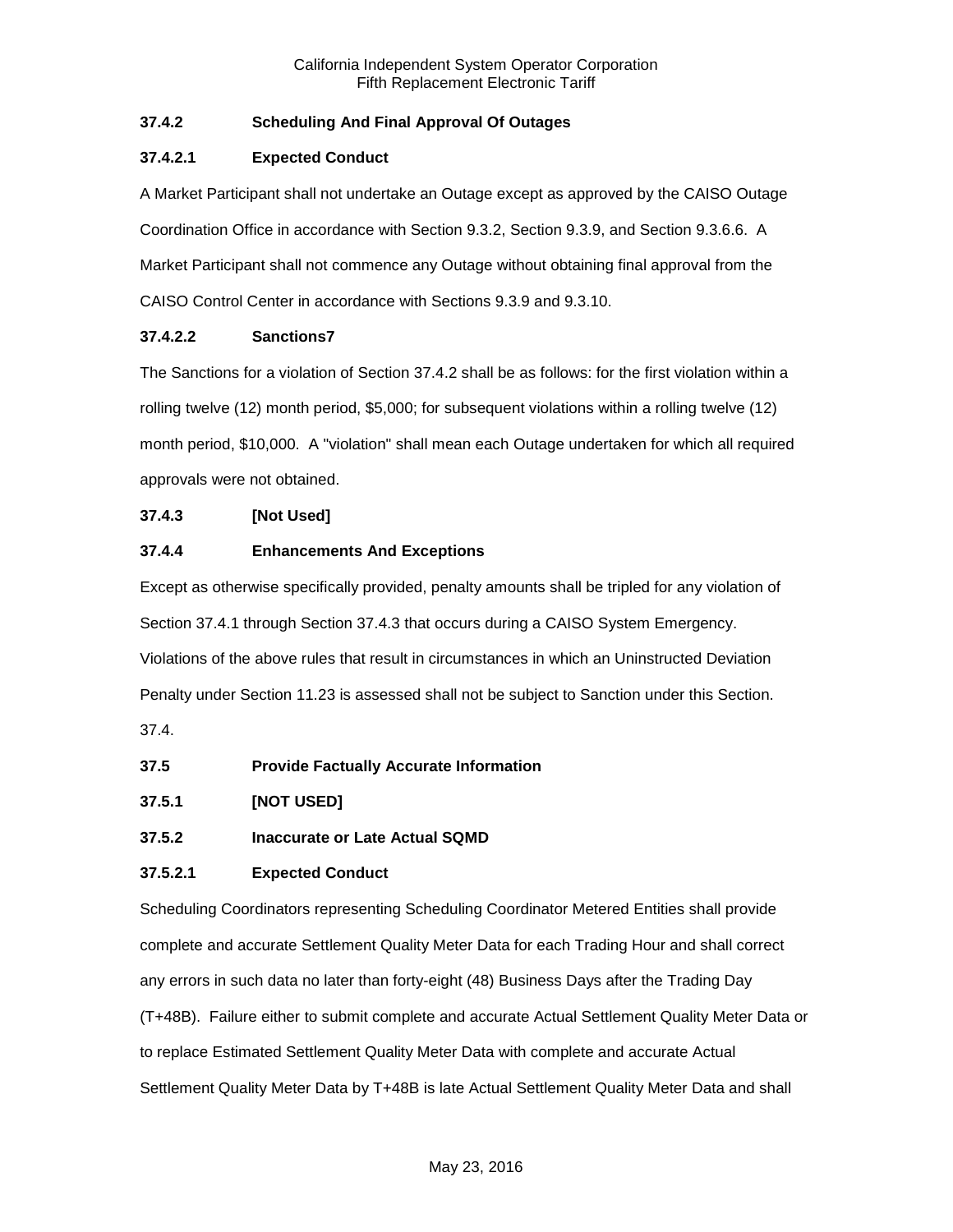be a violation of this rule. The failure to provide complete and accurate Actual Settlement Quality Meter Data, as required by Section 10.3.6 that causes an error to exist in such Settlement Quality Meter Data after forty-eight (48) Business Days after the Trading Day (T+48B) shall be a violation of this rule. Scheduling Coordinators that fail to submit Scheduling Coordinator Estimated Settlement Quality Meter Data that is complete and based on a good faith estimate that reasonably represents Demand and/or Generation quantities for each Settlement Period as required by Section 10 shall be a violation of this rule and may be referred to DMM for investigation.

#### **37.5.2.2 Sanctions**

Violations under this Section 37.5.2 shall be subject to Sanction described in Section 37.11.

## **37.5.2.3 Disposition of Sanction Proceeds**

For purposes of redistributing collected market adjustments, any amounts collected under this provision shall be applied first to those parties affected by the conduct. Any excess amounts shall be disposed of as set forth in Section 37.9.4.

#### <span id="page-6-0"></span>**37.6 Provide Information Required By CAISO Tariff**

## <span id="page-6-1"></span>**37.6.1 Required Information Generally**

#### **37.6.1.1 Expected Conduct**

Except as provided below in Section 37.6.4 (Review by FERC), all information that is required to be submitted to the CAISO under the CAISO Tariff must be submitted by the specified deadline. For the purposes of this Section 37.6.1.1, the specified deadline is either the deadline established directly in the CAISO Tariff or, where the CAISO Tariff does not establish a specific deadline, by the deadline that the CAISO has authority to establish under the CAISO Tariff.

#### **37.6.1.2 Sanctions**

Except as otherwise provided below, in Section 37.6.2 and Section 37.6.3, the Sanction for a violation of Section 37.6.1.1 shall be \$500 for each day that the required information is late.

#### <span id="page-6-2"></span>**37.6.2 Investigation Information**

## **37.6.2.1 Expected Conduct**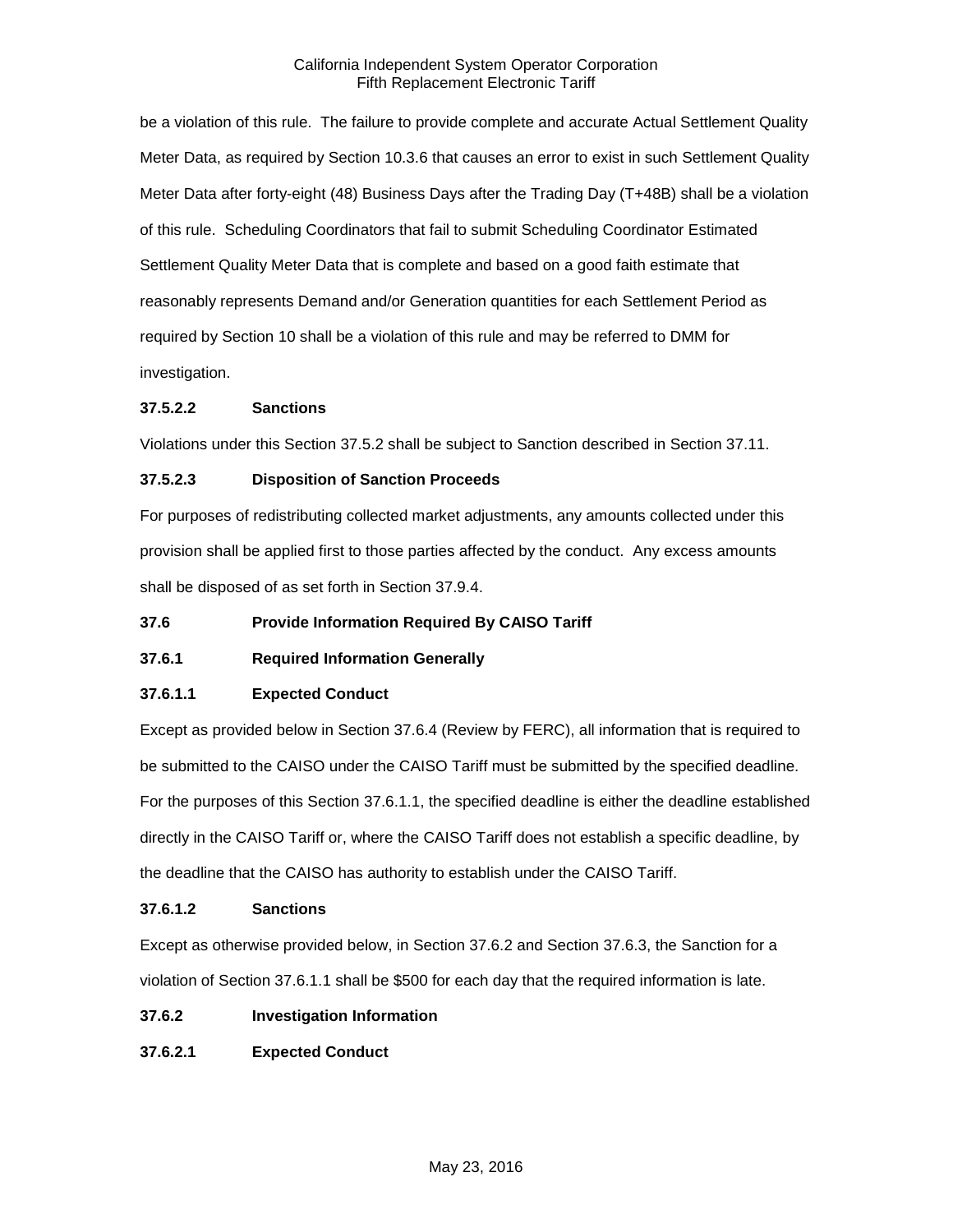Except as provided below in Section 37.6.4 (Review by FERC), Market Participants must submit information in response to a written request by the CAISO for information requested in the course of an investigation authorized by the CAISO by the deadline established in the request by the CAISO.

## **37.6.2.2 Sanctions**

The Sanction for a violation of Section 37.6.2 shall be as follows: for the first violation in a rolling twelve (12) month period, \$1000/day; for the second violation in a rolling twelve (12) month period, \$2000/day; for the third and subsequent violations in a rolling twelve (12) month period, \$5000/day. For purposes of this subsection, a violation shall be each failure to provide a full response to a written request and the Sanction shall be determined from the date that the response was due until a full response to the request is received.

## <span id="page-7-0"></span>**37.6.3 Audit Materials**

## **37.6.3.1 Expected Conduct**

Except as provided below in Section 37.6.4 (Review by FERC), Market Participants shall comply with the CAISO's audit and/or test procedures authorized pursuant to Section 10.3.10, and further shall perform and submit an annual self-audit as required by the procedures the ISO establishes pursuant to Section 10.3.10, including procedures established relating to the deadline for submitting the required audit.

#### **37.6.3.2 Sanctions**

For failure to submit an audit report as required by Section 10.3.10.1, the Sanction shall be \$1000/day until such report is received by the CAISO. For all other violations of this rule the Sanctions shall be as follows: for the first violation in a rolling twelve (12) month period, \$1000/day; for the second violation in a rolling twelve (12) month period, \$2000/day; for the third and subsequent violations in a rolling twelve (12) month period, \$5000/day. For purposes of this subsection, a "violation" shall be each failure to provide all information required under the audit or test, from the date that the information was due until all required information is received by the CAISO.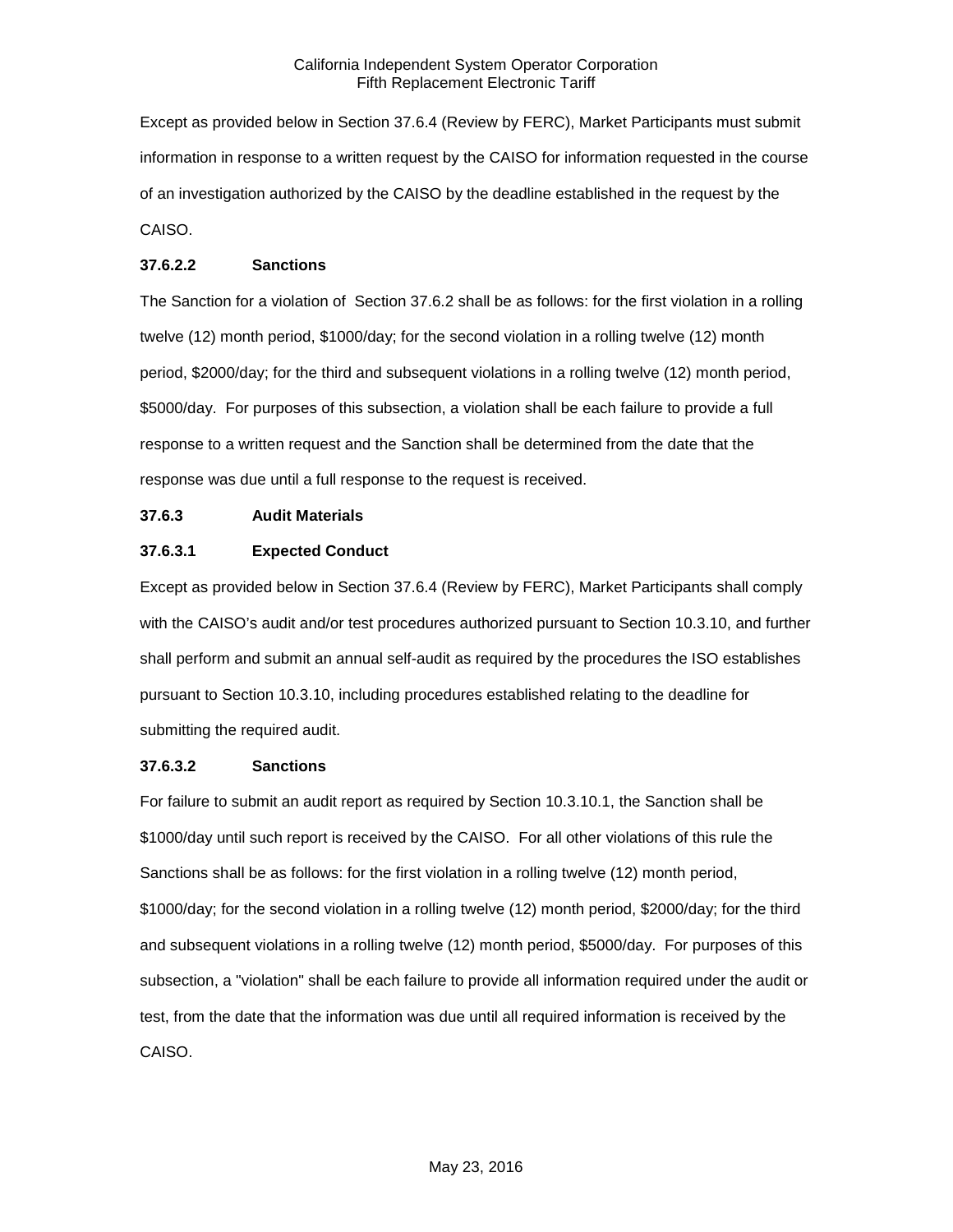## <span id="page-8-0"></span>**37.6.4 Review By FERC**

A Market Participant who objects to an information, audit or test obligation that is enforceable under Section 37.6.1, Section 37.6.2 or Section 37.6.3 above shall have the right immediately (and in all events, no later than the due date for the information) to seek review of the obligation with FERC. In the event that such review is sought, the time for submitting the response or other information to the CAISO shall be tolled until FERC resolves the issue.

## <span id="page-8-1"></span>**37.7 [NOT USED]**

## <span id="page-8-2"></span>**37.8 Process For Investigation And Enforcement**

## <span id="page-8-3"></span>**37.8.1 Purpose; Scope**

The provisions of this Section 37.8 set forth the procedures by which the CAISO will independently investigate potential violations of the Rules of Conduct and administer enforcement activities. Except as hereinafter provided the provisions of this section apply to the Rules of Conduct set forth in Sections 37.2 through 37.6.

## <span id="page-8-4"></span>**37.8.2 Referrals To FERC**

Section 37.2.1, Section 37.2.3, Section 37.2.4, and Section 37.3.1 shall be enforced by FERC, in accordance with FERC's rules and procedures. Pursuant to Section 11 of Appendix P, DMM shall refer suspected violations of Section 37.2.1, Section 37.2.3, Section 37.2.4, and Section 37.3.1 to FERC. For violations of this Section 37 that are enforced by FERC, Section 37.8.3, Section 37.8.4, Section 37.8.5, Section 37.8.6, Section 37.8.7, Section 37.8.8, Section 37.8.9, and Section 37.8.10 shall not apply to any investigation DMM may conduct of a suspected Market Violation to FERC.

#### <span id="page-8-5"></span>**37.8.3 Investigation**

The CAISO shall conduct a reasonable investigation seeking available facts, data, and other information relevant to the potential Rules of Conduct violation.

#### <span id="page-8-6"></span>**37.8.4 Notice**

The CAISO shall provide notice of the investigation in sufficient detail to allow for a meaningful response to the Scheduling Coordinator and, as limited below, to all Market Participants the Scheduling Coordinator represents that are the subject(s) of the investigation. The CAISO shall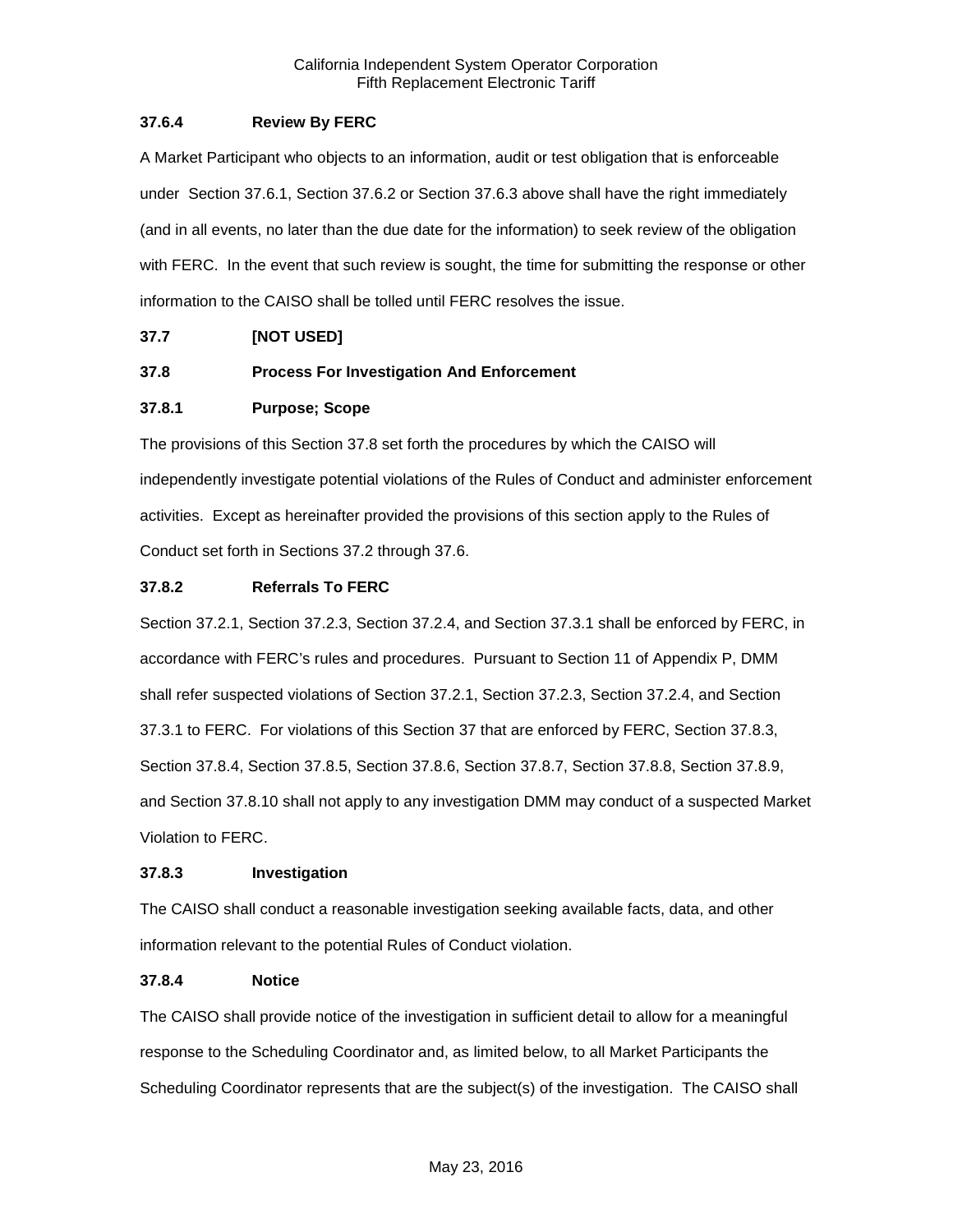contact the Market Participant(s) that may be involved, so long as the CAISO has sufficient objective information to identify and verify the role of the Market Participant(s) in the potential Rules of Conduct violation. Such Market Participant(s) will likely have an existing contractual relationship with the CAISO (e.g., UDC, MSS, CAISO Metered Entity, Participating Transmission Owner, Participating Generator, Participating Load, Distributed Energy Resource Provider, or Demand Response Provider).

## <span id="page-9-0"></span>**37.8.5 Opportunity To Present Evidence**

The CAISO shall provide an opportunity to the Market Participant(s) that are the subject(s) of the investigation to present any issues of fact or other information relevant to the potential Rules of Conduct violation being investigated. The CAISO shall consider all such information or data presented.

## <span id="page-9-1"></span>**37.8.6 Results Of Investigation**

The CAISO shall notify the Market Participant(s) that are the subject(s) of the investigation of the results of the investigation. The Market Participant(s) shall have thirty (30) days to respond to the findings of the CAISO before the CAISO makes a determination of whether a Sanction is required by this CAISO Tariff.

## <span id="page-9-2"></span>**37.8.7 Statement Of Findings And Conclusions**

Where the investigation results in a Sanction, the CAISO shall state its findings and conclusions in writing, and will make such writing available to the Scheduling Coordinator and, as provided in Section 37.8.4, to the Market Participant(s) that are the subject(s) of the investigation.

## <span id="page-9-3"></span>**37.8.8 Officer Representative**

Where an investigation results in a Sanction by the CAISO, the CAISO shall direct its notice of such result to a responsible representative of the Scheduling Coordinator and, as provided in Section 37.8.4, to the Market Participant(s) that are the subject(s) of the investigation at the officer level.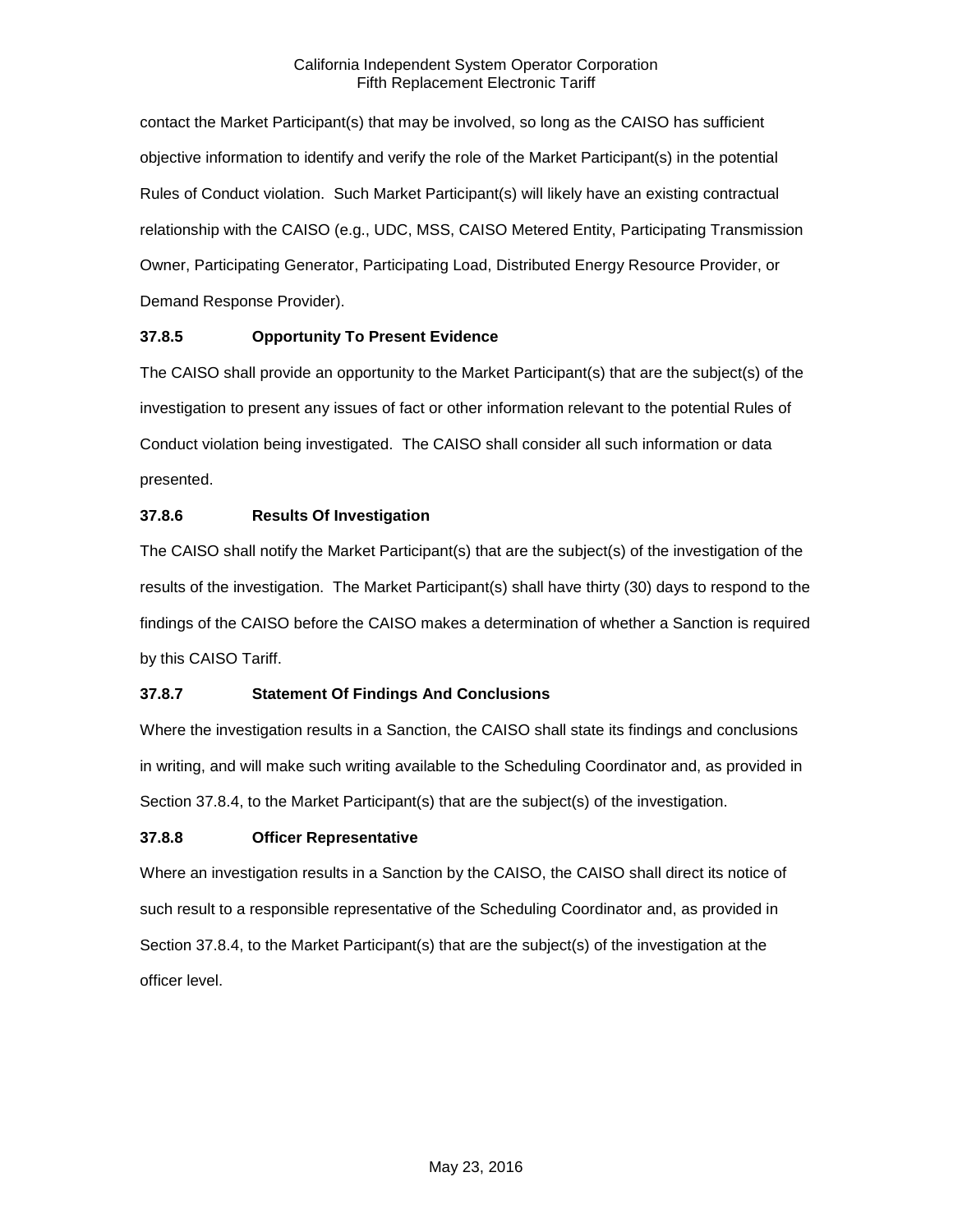### <span id="page-10-0"></span>**37.8.9 Record Of Investigation**

Where an investigation results in a Sanction, the CAISO will maintain a record of the investigation until its decision has been finally reviewed, if review is sought, or until the period for seeking review has expired.

## <span id="page-10-1"></span>**37.8.10 Review Of Determination**

A Market Participant that receives a Sanction may obtain immediate review of the CAISO's determination by directly appealing to FERC, in accordance with FERC's rules and procedures. In such case, the applicable Scheduling Coordinator shall also dispute the Recalculation Settlement Statement containing the financial penalty, in accordance with Section 11. The Recalculation Settlement Statement dispute and appeal to FERC must be made in accordance with the timeline for raising disputes specified in Section 11.29.8. The penalty will be tolled until FERC renders its decision on the appeal. The disposition by FERC of such appeal shall be final, and no separate dispute of such Sanction may be initiated under Section 13, except as provided in Section 37.9.3.4. For the purpose of applying the time limitations set forth in Section 37.10.1, a Sanction will be considered assessed when it is included on a Recalculation Settlement Statement, whether or not the CAISO accepts a Scheduling Coordinator's dispute of such Recalculation Settlement Statement pending resolution of an appeal to FERC in accordance with this section or Section 37.9.3.3.

## <span id="page-10-2"></span>**37.9 Administration Of Sanctions**

## <span id="page-10-3"></span>**37.9.1 Assessment; Waivers And Adjustments**

Penalty amounts for violation of these Rules of Conduct shall be calculated as specified in Section 37.4.1.2, Section 37.4.2.2, Section 37.4.3.2, Section 37.4.4, Section 37.5.2.2, Section 37.6.1.2, Section 37.6.2.2, and Section 37.6.3.2.

- <span id="page-10-4"></span>**37.9.2 [NOT USED]**
- **37.9.2.1 [NOT USED]**
- **37.9.2.2 [NOT USED]**
- **37.9.2.3 [NOT USED]**
- **37.9.2.4 [NOT USED]**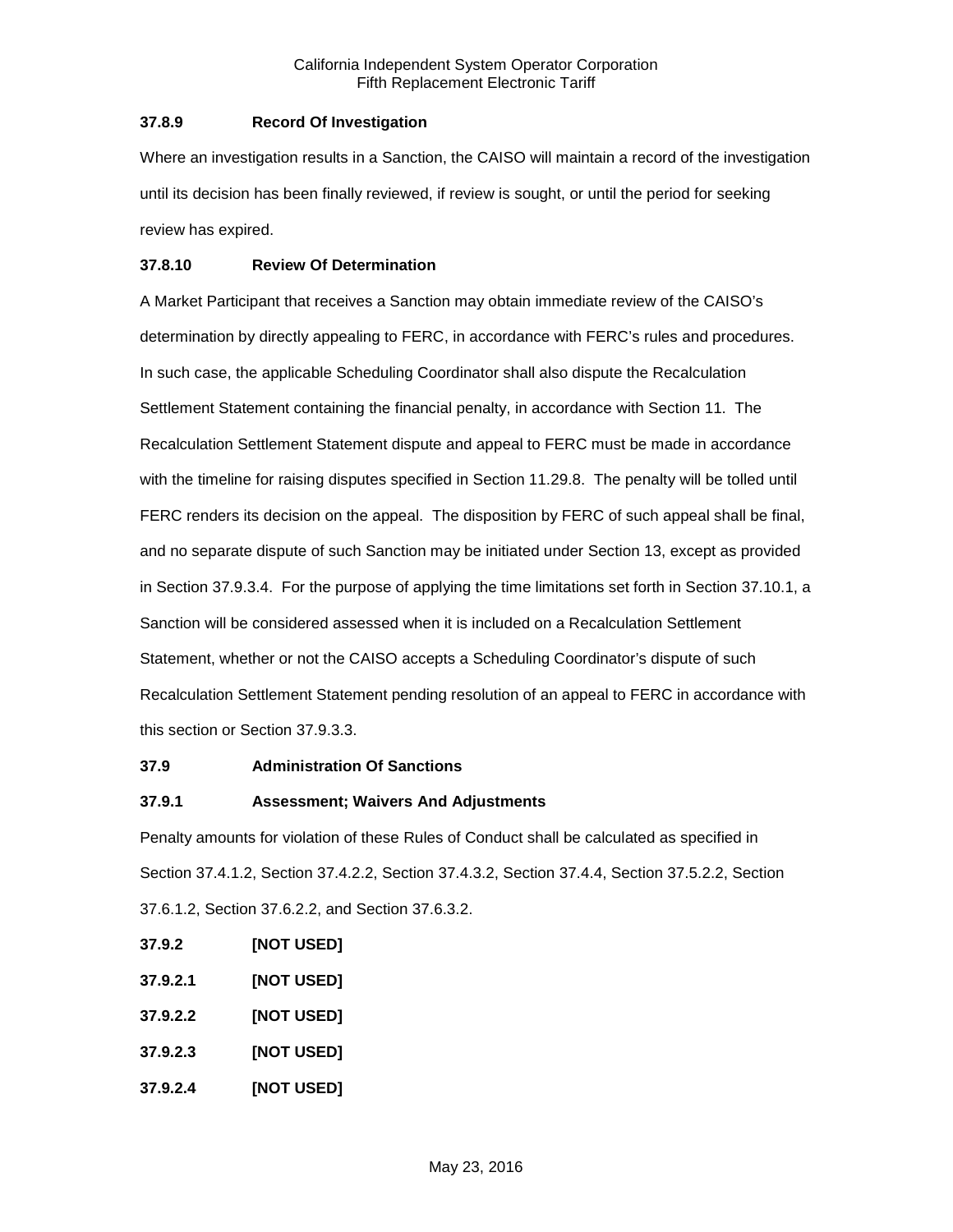**37.9.2.5 [NOT USED]**

**37.9.2.6 [NOT USED]**

<span id="page-11-0"></span>**37.9.3 Settlement**

#### **37.9.3.1 Settlement Statements**

The CAISO will administer any penalties issued under this Section 37 through Recalculation Settlement Statements, as relevant, issued to the responsible Scheduling Coordinator by the CAISO. Before invoicing a financial penalty through the Settlement process, the CAISO will provide a description of the penalty to the responsible Scheduling Coordinator and all Market Participants the Scheduling Coordinator represents that are liable for the penalty, when the CAISO has sufficient objective information to identify and verify responsibility of such Market Participants. The description shall include the identity of the Market Participant that committed the violation and the amount of the penalty.

#### **37.9.3.2 Payment**

Except as provided in Section 37.8.10 or Section 37.9.3.3 below, the Scheduling Coordinator shall be obligated to pay all penalty amounts reflected on Settlement Statements to the CAISO pursuant to the CAISO's Settlement process, as set forth in Section 11.

#### **37.9.3.3 Other Responsible Party**

Where a party or parties other than the Scheduling Coordinator is responsible for the conduct giving rise to a penalty reflected on a Settlement Statement, and where the Scheduling Coordinator bears no responsibility for the conduct, such other party or parties ultimately shall be liable for the penalty. Under such circumstances, the Scheduling Coordinator shall use reasonable efforts to obtain payment of the penalty from the responsible party(ies) and to remit such payment to the CAISO in the ordinary course of the Settlement process. In the event that the responsible party(ies) wish to dispute the penalty, or the Scheduling Coordinator otherwise is unable to obtain payment from the responsible parties, the Scheduling Coordinator shall notify the CAISO and dispute the Settlement Statement. The CAISO promptly shall notify FERC. If the CAISO finds that a Market Participant separate from the Scheduling Coordinator that is unable to obtain payment from the responsible party(ies) is solely responsible for a violation, the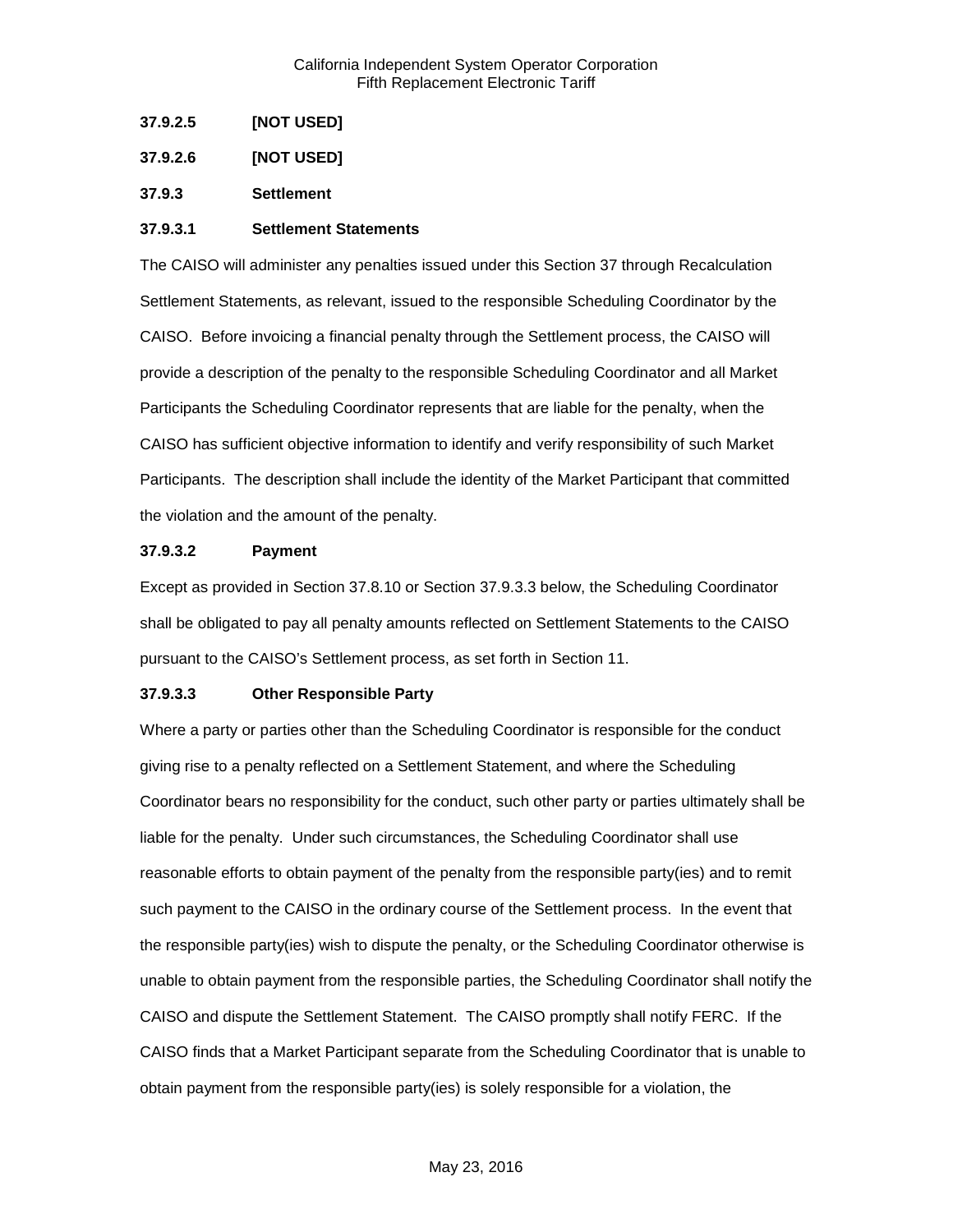Scheduling Coordinator that is unable to obtain payment may net its payment of its Invoice amount by the amount of the penalty in question. The CAISO may refuse to offer further service to any responsible party that fails to pay a penalty, unless excused under the terms of the CAISO Tariff, by providing notice of such refusal to the Scheduling Coordinator. Following such notice, the Scheduling Coordinator shall be liable for any subsequent penalties assessed on account of such responsible party.

#### **37.9.3.4 [NOT USED]**

#### <span id="page-12-0"></span>**37.9.4 Disposition Of Proceeds**

The CAISO shall collect penalties assessed pursuant to this Section 37.9 and deposit such amounts in an interest bearing trust account. After the end of each calendar year, the CAISO shall distribute the penalty amounts together with interest earned through payments to Scheduling Coordinators as provided herein. For the purpose of this Section 37.9.4, "eligible Market Participants" shall be those Market Participants that were not assessed a financial penalty pursuant to this Section 37 during the calendar year.

Each Scheduling Coordinator that paid GMC during the calendar year will identify, in a manner to be specified by the CAISO, the amount of GMC paid by each Market Participant for whom that Scheduling Coordinator provided service during that calendar year. The total amount assigned to all Market Participants served by that Scheduling Coordinator in such calendar year (including the Scheduling Coordinator itself for services provided on its own behalf), shall equal the total GMC paid by that Scheduling Coordinator.

The CAISO will calculate the payment due each Scheduling Coordinator based on the lesser of the GMC actually paid by all eligible Market Participants represented by that Scheduling Coordinator, or the product of a) the amount in the trust account, including interest, and b) the ratio of the GMC paid by each Scheduling Coordinator for eligible Market Participants, to the total of such amounts paid by all Scheduling Coordinators. Each Scheduling Coordinator is responsible for distributing payments to the eligible Market Participants it represented in proportion to GMC collected from each eligible Market Participant.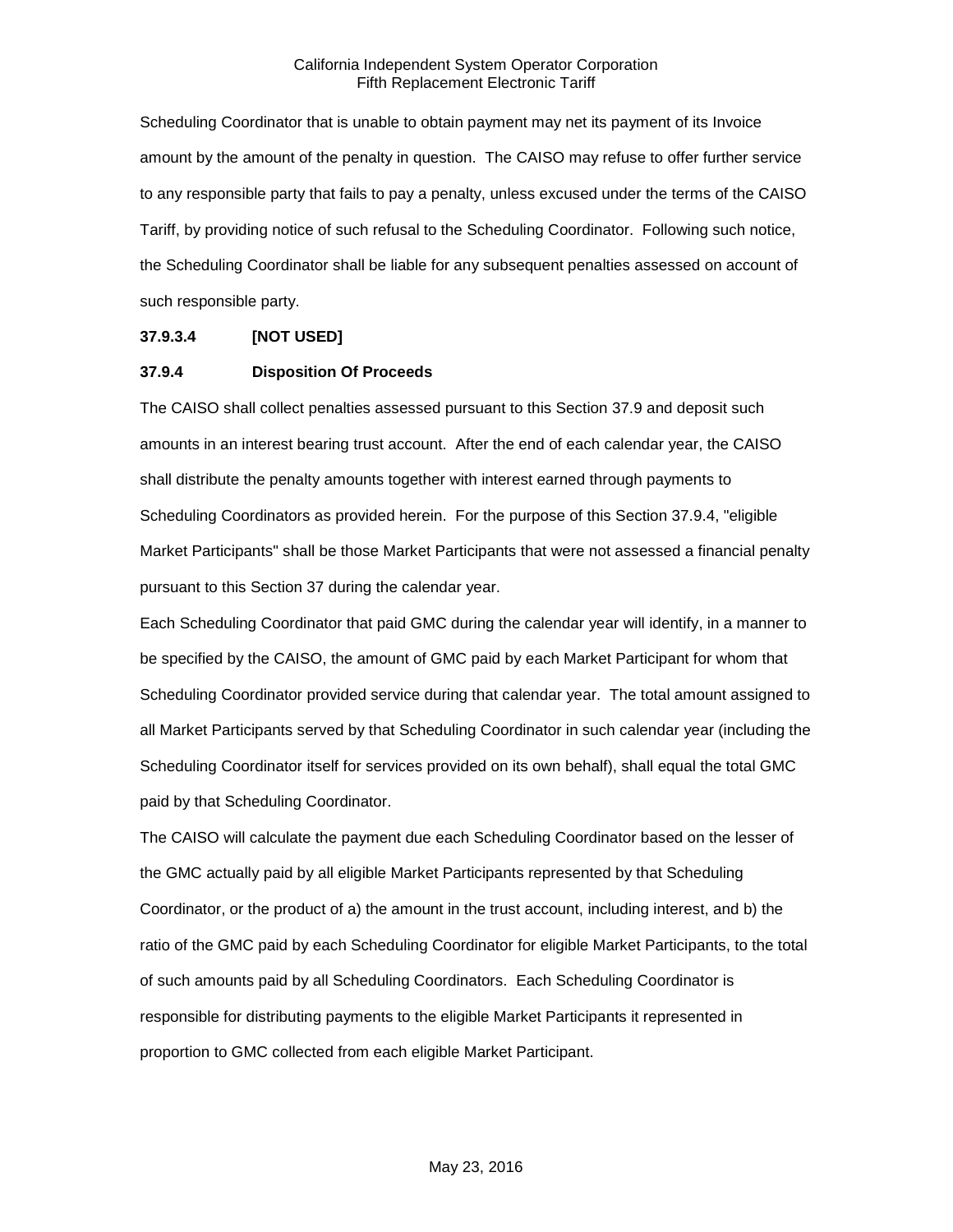Prior to allocating the penalty proceeds, the CAISO will obtain FERC's approval of its determination of eligible Market Participants and their respective shares of the trust account proceeds. If the total amount in the trust account to be so allocated exceeds the total GMC obligation of all eligible Market Participants, then such excess shall be treated in accordance with Section 11.29.9.6.3.

#### <span id="page-13-0"></span>**37.10 Miscellaneous**

#### <span id="page-13-1"></span>**37.10.1 Time Limitation**

An investigation of events potentially subject to Sanction by the CAISO under this Section 37 must be commenced within ninety (90) days of discovery of the events. Sanctions may be assessed under this Section 37 up to one year after discovery of the events constituting the violation, but no later than three years after the date of the violation. Nothing in this section shall limit the rights or liabilities of any party under any other provision of applicable laws, regulations or tariff provisions.

## <span id="page-13-2"></span>**37.10.2 No Limitation On Other Rights**

Nothing contained in this Section 37 shall limit the ability of the CAISO to collect information from Market Participants or to establish new provisions pursuant to Section 15.

## <span id="page-13-3"></span>**37.11 Method For Calculating Penalties**

#### <span id="page-13-4"></span>**37.11.1 Inaccurate or Late Actual SQMD Penalty**

There is no Sanction for the submission of inaccurate or late Actual Settlement Quality Meter Data used for a Recalculation Settlement Statement T+ 12B. However, failure by a Scheduling Coordinator, under a specific SCID, to submit Actual Settlement Quality Meter Data or to replace Estimated Settlement Quality Meter Data with Actual Settlement Quality Meter Data by forty-eight (48) Business Days after the Trading Day (T+48B) for one or more scheduled Resource IDs for a given Trading Day is late Actual Settlement Quality Meter Data and constitutes a Rule of Conduct violation. The Sanction is \$1,000 and the Scheduling Coordinator is required to submit Actual Settlement Quality Meter Data during the period specified in Section 10.3.6.4 for Recalculation Settlement Statement T+9M. Where a Scheduling Coordinator fails to submit Actual Settlement Quality Meter Data or to replace Estimated Settlement Quality Meter Data with Actual Settlement